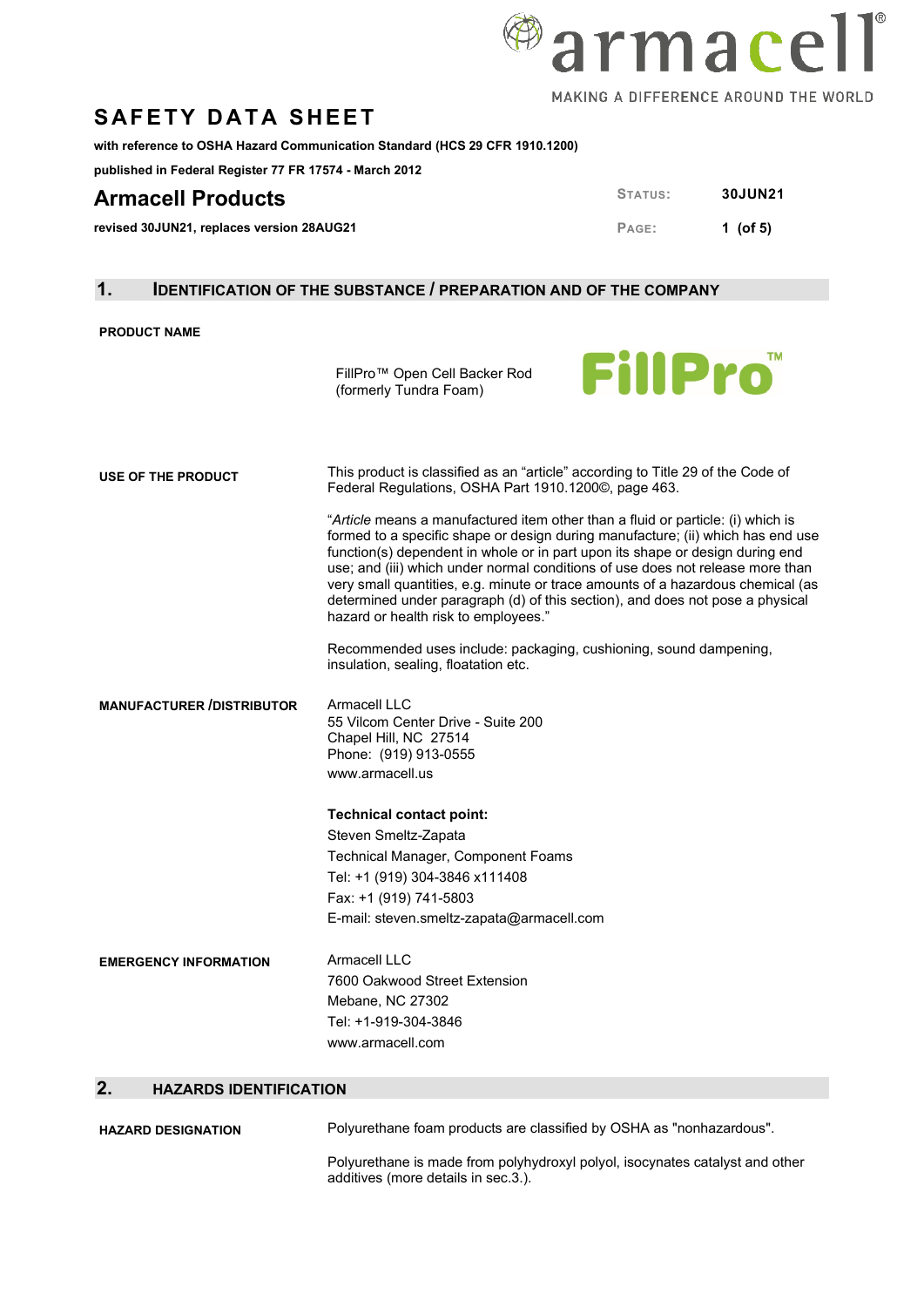## **SAFETY DATA SHEET**

**with reference to OSHA Hazard Communication Standard (HCS 29 CFR 1910.1200)** 

**published in Federal Register 77 FR 17574 - March 2012**

## **Armacell Products STATUS: 30JUN21**

**revised 30JUN21, replaces version 28AUG21 PAGE: 2** (of 5)

This product is classified as nonhazardous according to criteria established in OSHA hazard communication standard.

Routes of Exposure:

| Swallowing:             | Choking / Mechanical Blockage                           |
|-------------------------|---------------------------------------------------------|
| <b>Skin Absorption:</b> | Unlikely                                                |
| Inhalation:             | Foam dust may cause irritation to nose, throat or lungs |
| <b>Skin Contact:</b>    | <b>None</b>                                             |
| Eye Contact:            | Eye injury or irritation possible from dust             |
| <b>Other Effects:</b>   | Not known                                               |

#### **3. COMPOSITION / INFORMATION ON INGREDIENTS**

**DESCRIPTION** Expanded, closed-cell, cross-linked polyethylene and copolymers of polyethylene foam. Available in rolls, sheets and buns/blocks in various thicknesses and dimensions.

| Compound     | Percentage | CAS No.   |
|--------------|------------|-----------|
| Polyurethane | 75 - 100   | 9009-54-5 |

| 4. | <b>FIRST-AID MEASURES</b> |                                                                          |
|----|---------------------------|--------------------------------------------------------------------------|
|    | IN CASE OF INHALATION     | Move to fresh air. Seek medical attention if breathing problems persist. |
|    | IN CASE OF SKIN CONTACT   | Wash with soap and water.                                                |
|    | IN CASE OF EYE CONTACT    | Flush eyes with clean lukewarm water. Consult with a physician.          |
|    | IN CASE OF INGESTION      | Consult with a physician.                                                |
|    |                           |                                                                          |

#### **5. FIRE-FIGHTING MEASURES**

1. Polyurethane foam is combustible and will burn if exposed to sufficient heat source.

2. Fire to be extinguished by using CO2, water or dry chemical.

3. Burning will produce black dense smoke, carbon monoxide and toxic decomposition products.

4. Use self-contained breathing apparatus and full protective clothing. Fire will result in intense heat.

5. Other fire extinguishers (dry chemical, foam or  $CO<sub>2</sub>$  extinguishers) may be used for extinguishment.

6. Chemical/gaseous hazards like CO, CO2 and carbon may be produced from the smoldering substances and fire.

#### **6. ACCIDENTAL RELEASE MEASURE**

**PERSONAL PRECAUTIONS** Not applicable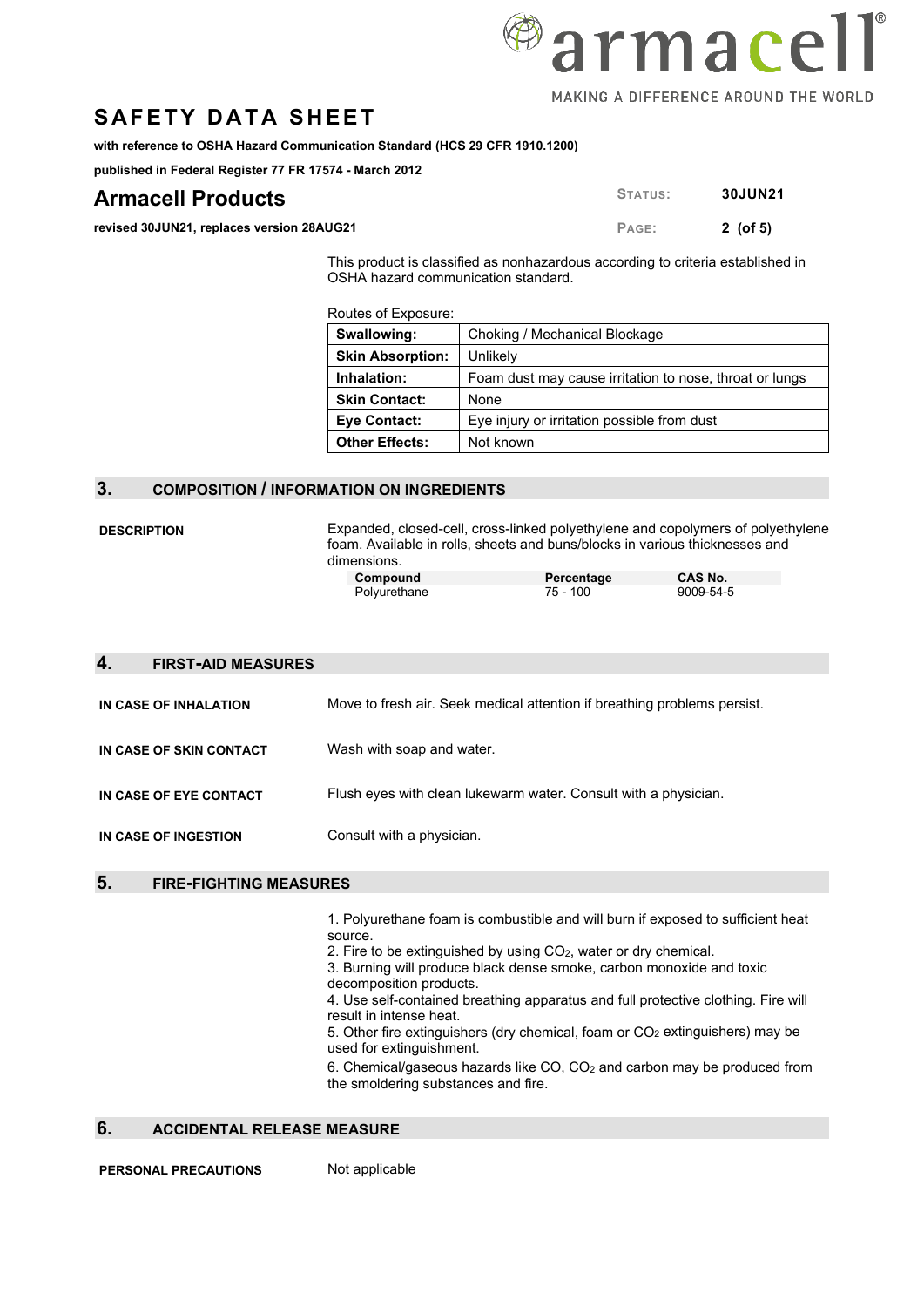# <sup>@</sup>armacell MAKING A DIFFERENCE AROUND THE WORLD

## **SAFETY DATA SHEET**

#### **with reference to OSHA Hazard Communication Standard (HCS 29 CFR 1910.1200)**

**published in Federal Register 77 FR 17574 - March 2012**

| <b>Armacell Products</b>                  |                | STATUS: | <b>30JUN21</b> |
|-------------------------------------------|----------------|---------|----------------|
| revised 30JUN21, replaces version 28AUG21 |                | PAGE:   | 3 (of 5)       |
| <b>ENVIRONMENTAL PRECAUTIONS</b>          | Not applicable |         |                |

| <b>METHODS FOR CLEANING UP /</b><br><b>TAKING UP</b> | Take up mechanically.                                                               |
|------------------------------------------------------|-------------------------------------------------------------------------------------|
|                                                      | Polyurethane foam is combustible. Should not be exposed to sparks or open<br>flame. |

| 7.<br><b>HANDLING AND STORAGE</b>                                |                                                                                                                                                                          |
|------------------------------------------------------------------|--------------------------------------------------------------------------------------------------------------------------------------------------------------------------|
| <b>HINTS FOR SAFE HANDLING</b>                                   | None                                                                                                                                                                     |
| <b>HINTS FOR PROTECTION AGAINST</b><br><b>FIRE AND EXPLOSION</b> | None                                                                                                                                                                     |
| <b>HINTS FOR SEPARATION OF</b><br><b>IMCOMPATIBLE PRODUCTS</b>   | None                                                                                                                                                                     |
| <b>FURTHER INFORMATION ON</b><br><b>STORAGE CONDITIONS</b>       | Can be stored in clean, dry rooms under normal conditions with respect to<br>humidity (50 - 70 %) and surrounding temperature (32 °F - 95 °F)                            |
|                                                                  | Polyurethane foam should be stored under a fusible sprinkler system.                                                                                                     |
|                                                                  | Polyurethane foam is combustible and should not be stored near ignition sources<br>such as exposed electrical or gas heating elements, open flame and exposed<br>lights. |
|                                                                  | Polyurethane foam should be stored in cool, dry and well ventilated locations.                                                                                           |
|                                                                  | Polyurethane foam scrap and cuttings should not be allowed to accumulate in<br>storage areas.                                                                            |

### **8. EXPOSURE CONTROLS / PERSONAL PROTECTION**

| <b>GENERAL HEALTH MEASURES</b> | Not applicable |
|--------------------------------|----------------|
| <b>RESPIRATORY PROTECTION</b>  | Not applicable |
| <b>HAND PROTECTION</b>         | Not applicable |
| <b>EYE PROTECTION</b>          | Not applicable |

### **9. PHYSICAL AND CHEMICAL PROPERTIES**

**PHYSICAL STATE** Solid

**APPEARANCE** Open cell foam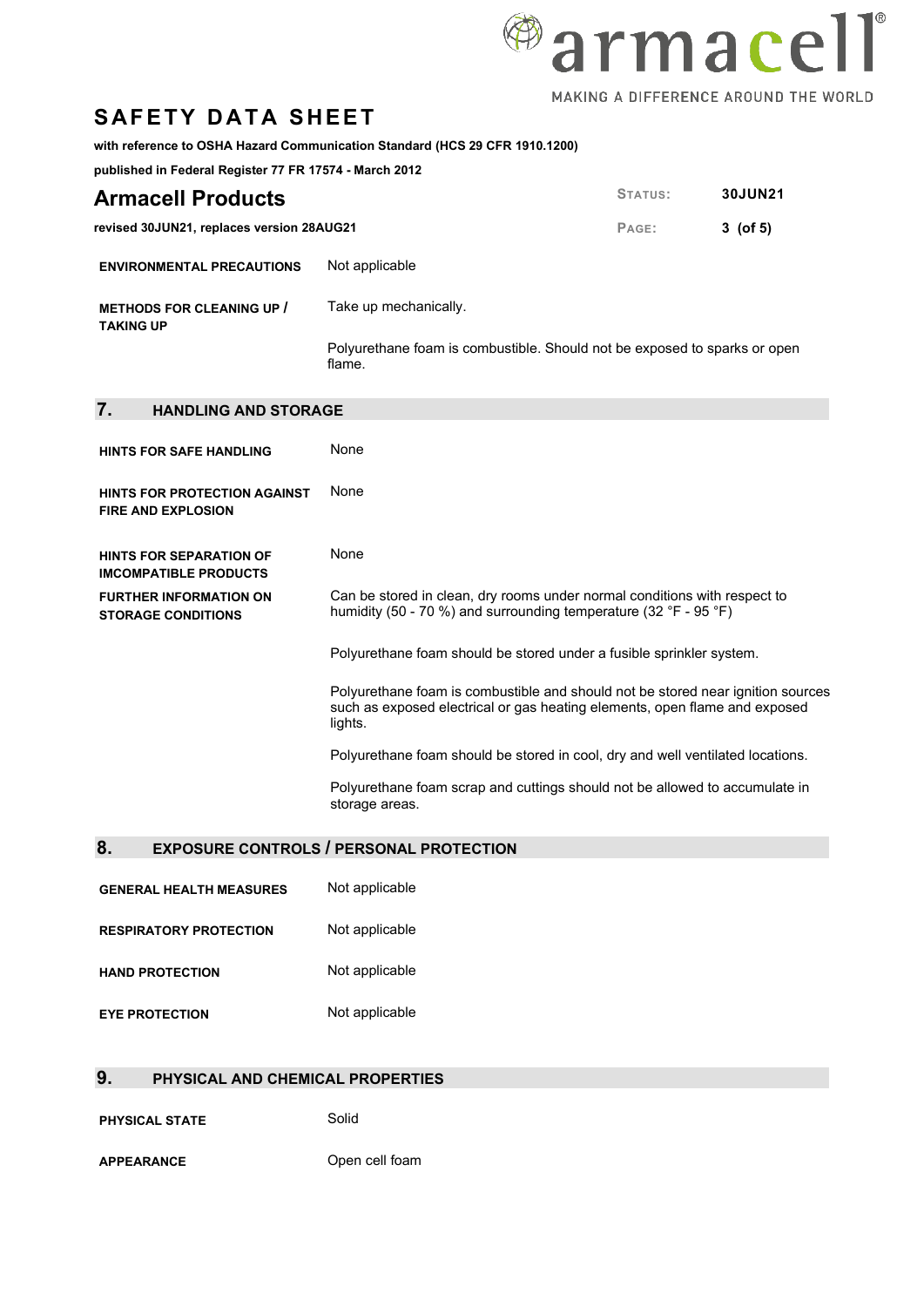

## **SAFETY DATA SHEET**

**with reference to OSHA Hazard Communication Standard (HCS 29 CFR 1910.1200)** 

**published in Federal Register 77 FR 17574 - March 2012**

| <b>Armacell Products</b>                  | STATUS: | <b>30JUN21</b> |
|-------------------------------------------|---------|----------------|
| revised 30JUN21, replaces version 28AUG21 | PAGE:   | 4 (of 5)       |

**COLOR** Black, grey, blue, brown, green, yellow, silver, orange, red, natural, and various other colors. **ODOR** Characteristic **MELTING POINT** + 350 - 375°F **SPECIFIC GRAVITY** 0.01 - 0.15

| <b>DENSITY</b>               | $0.5 - 30$ lb./ft <sup>3</sup>     |
|------------------------------|------------------------------------|
| <b>BOILING POINT</b>         | not applicable                     |
| LOWER EXPLOSION LIMIT        | not applicable                     |
| <b>UPPER EXPLOSION LIMIT</b> | not applicable                     |
| <b>DENSITY AT 20 °C</b>      | $0.5 - 10 \,$ lb / ft <sup>3</sup> |
| WATER SOLUBILITY (20 °C)     | Insoluble                          |

#### **10. STABILITY AND REACTIVITY**

| <b>CONDITIONS TO AVOID</b>                        | Avoid open flames.                                                                                                                           |  |
|---------------------------------------------------|----------------------------------------------------------------------------------------------------------------------------------------------|--|
|                                                   | Avoid strong acids & alkalis, these will deteriorate foam properties.                                                                        |  |
| <b>HAZARDOUS REACTION</b>                         | No dangerous reactions known.                                                                                                                |  |
| <b>HAZARDOUS DECOMPOSITION</b><br><b>PRODUCTS</b> | No decomposition if used as prescribed.                                                                                                      |  |
| 11.<br><b>TOXICOLOGICAL INFORMATION</b>           |                                                                                                                                              |  |
| <b>EXPERIENCE MADE IN PRACTICE</b>                | When used and handled according to specification, the product does not have<br>any harmful effect according to our experience and knowledge. |  |
|                                                   | Polyurethane foam has no carcinogenic substances. Inhalation of foam dust to                                                                 |  |

#### **12. ECOLOGICAL INFORMATION**

| <b>ADDITIONAL ECOLOGICAL</b><br><b>INFORMATION</b> | The product is classified non-hazardous to waters.                 |
|----------------------------------------------------|--------------------------------------------------------------------|
|                                                    | Polyurethane foam does not exhibit any significant biodegradation. |

be avoided.